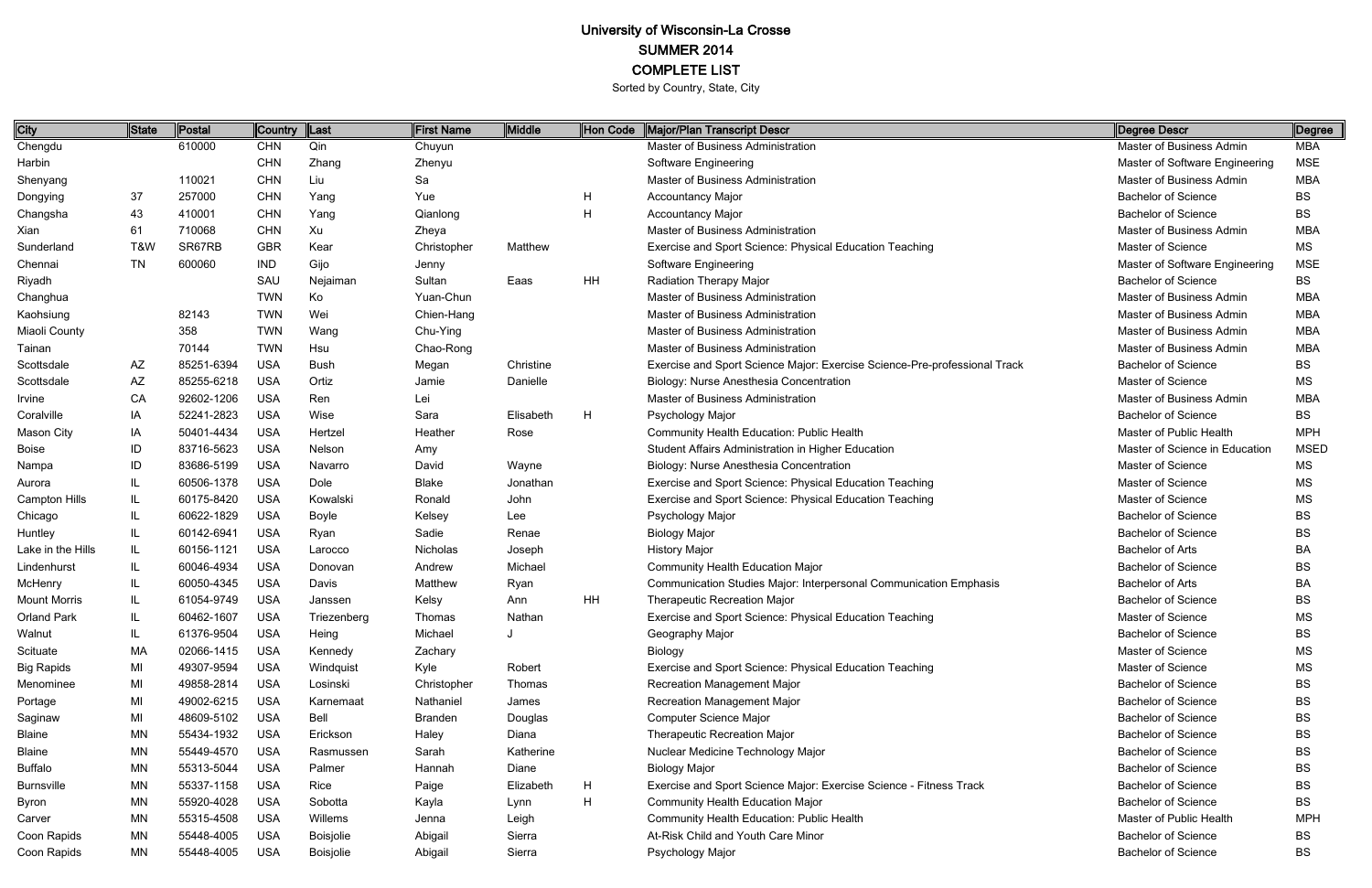| City                  | <b>State</b> | Postal     | <b>Country</b> | Last          | First Name    | Middle    | Hon Code | Major/Plan Transcript Descr                                                       | Degree Descr               | Degree     |
|-----------------------|--------------|------------|----------------|---------------|---------------|-----------|----------|-----------------------------------------------------------------------------------|----------------------------|------------|
| Delano                | MN           | 55328-8007 | <b>USA</b>     | Baluski       | Megan         | A         | H.       | Radiation Therapy Major                                                           | <b>Bachelor of Science</b> | BS         |
| Duluth                | MN           | 55804-1620 | <b>USA</b>     | Heaslip       | Krysten       | Nash      |          | Exercise and Sport Science: Physical Education Teaching                           | Master of Science          | <b>MS</b>  |
| Edina                 | MN           | 55439-1417 | <b>USA</b>     | Hagemeyer     | Kelsey        | Marie     |          | Communication Studies Major: Organizational & Professional Communication Emphasis | <b>Bachelor of Arts</b>    | BA         |
| Farmington            | MN           | 55024-9208 | <b>USA</b>     | Haan          | William       | Michael   |          | Finance Major                                                                     | <b>Bachelor of Science</b> | BS         |
| Golden Valley         | MN           | 55427-4931 | <b>USA</b>     | Werner        | Abby          | Mae       | H        | <b>Community Health Education Major</b>                                           | <b>Bachelor of Science</b> | BS         |
| Goodhue               | MN           | 55027-8637 | <b>USA</b>     | Ryan          | Nicole        | Jean      | H        | Exercise and Sport Science Major: Exercise Science - Fitness Track                | <b>Bachelor of Science</b> | BS         |
| Hastings              | MN           | 55033-4068 | <b>USA</b>     | Schiller      | Morgan        | Marie     |          | Nuclear Medicine Technology Major                                                 | <b>Bachelor of Science</b> | BS         |
| Hokah                 | MN           | 55941-8701 | <b>USA</b>     | Kramer        | Melissa       | Ann       |          | Management Major                                                                  | <b>Bachelor of Science</b> | BS         |
| Kasson                | MN           | 55944-1323 | <b>USA</b>     | Eisenbeis     | Magdalena     | Lynn      |          | Communication Studies Major: Broadcast and Digital Media Emphasis                 | <b>Bachelor of Science</b> | BS         |
| Maple Grove           | MN           | 55311-4433 | <b>USA</b>     | <b>Mills</b>  | Keegan        | Oliver    |          | <b>Recreation Management Major</b>                                                | <b>Bachelor of Science</b> | BS         |
| Minnetonka            | MN           | 55345-2948 | <b>USA</b>     | Rouse         | Samantha      | Lauren    |          | <b>Therapeutic Recreation</b>                                                     | Master of Science          | MS         |
| New Brighton          | ΜN           | 55112-1601 | <b>USA</b>     | Boll          | Dustin        |           | H        | Exercise and Sport Science Major: Exercise Science - Fitness Track                | <b>Bachelor of Science</b> | BS         |
| <b>New York Mills</b> | MN           | 56567-4505 | <b>USA</b>     | Helmeke       | <b>Betsy</b>  | Noelle    |          | <b>Political Science Major</b>                                                    | <b>Bachelor of Arts</b>    | ΒA         |
| North Mankato         | MN           | 56003-2319 | <b>USA</b>     | Anderson      | Rachel        | Elizabeth |          | <b>Radiation Therapy Major</b>                                                    | <b>Bachelor of Science</b> | BS         |
| Plainview             | MN           | 55964-1424 | <b>USA</b>     | <b>Ihrke</b>  | Lauren        | Genevieve | H        | English Major: Literature Emphasis                                                | <b>Bachelor of Arts</b>    | ΒA         |
| Ramsey                | MN           | 55303-4025 | <b>USA</b>     | Conley        | Alexandria    | Leigh     | H        | <b>Therapeutic Recreation Major</b>                                               | <b>Bachelor of Science</b> | BS         |
| Rochester             | MN           | 55906-6931 | <b>USA</b>     | Gannon        | Katharine     | Anna      |          | <b>Community Health Education Major</b>                                           | <b>Bachelor of Science</b> | BS         |
| Roseville             | MN           | 55113-1851 | <b>USA</b>     | Vehe          | Eric          |           |          | <b>Recreation Management</b>                                                      | Master of Science          | MS         |
| Saint James           | MN           | 56081-1937 | <b>USA</b>     | Johnson       | Darci         | Eileen    |          | <b>Radiation Therapy Major</b>                                                    | <b>Bachelor of Science</b> | BS         |
| Saint Michael         | MN           | 55376-3289 | <b>USA</b>     | Hoeschen      | Aric          | Joseph    |          | Management Major                                                                  | <b>Bachelor of Science</b> | BS         |
| Saint Paul            | MN           | 55119-4911 | <b>USA</b>     | Hensley       | Mariah        | Noel      |          | <b>Management Major</b>                                                           | <b>Bachelor of Science</b> | BS         |
| Saint Paul            | MN           | 55105-2507 | <b>USA</b>     | Kromer        | Eric          | Thomas    | HH       | <b>Recreation Management Major</b>                                                | <b>Bachelor of Science</b> | BS         |
| Saint Paul            | MN           | 55102-5013 | <b>USA</b>     | Zenon         | Jessika       |           |          | <b>Therapeutic Recreation Major</b>                                               | <b>Bachelor of Science</b> | BS         |
| Savage                | MN           | 55378-4012 | <b>USA</b>     | Benson        | Sarah         | Jessie    |          | <b>Biology Major: Aquatic Science Concentration</b>                               | <b>Bachelor of Science</b> | BS         |
| <b>Spring Valley</b>  | MN           | 55975-4595 | <b>USA</b>     | Ruesink       | <b>Brooke</b> | Ann       | HH       | Exercise and Sport Science Major: Sport Management                                | <b>Bachelor of Science</b> | BS         |
| Stewartville          | MN           | 55976-8037 | <b>USA</b>     | Schmitz       | Michael       | Jan       |          | <b>Recreation Management Major</b>                                                | <b>Bachelor of Science</b> | BS         |
| Stillwater            | MN           | 55082-4221 | <b>USA</b>     | Finstad       | Jordan        | Mae       |          | <b>Biology Major</b>                                                              | <b>Bachelor of Science</b> | BS         |
| Stillwater            | MN           | 55082-4532 | <b>USA</b>     | McLean        | Taylor        | Kristine  |          | <b>Therapeutic Recreation Major</b>                                               | <b>Bachelor of Science</b> | BS         |
| Wabasha               | MN           | 55981-1404 | <b>USA</b>     | Passe         | Cole          | Michael   |          | Nuclear Medicine Technology Major                                                 | <b>Bachelor of Science</b> | BS         |
| Winona                | <b>MN</b>    | 55987-5147 | <b>USA</b>     | <b>Urbick</b> | Jonathan      | Halse     |          | Master of Business Administration                                                 | Master of Business Admin   | <b>MBA</b> |
| Woodbury              | MN           | 55125-8829 | <b>USA</b>     | Skaar         | Abby          | Lynn      | HH       | <b>Therapeutic Recreation Major</b>                                               | <b>Bachelor of Science</b> | ВS         |
| Worthington           | MN           | 56187-1041 | USA            | <b>Ebbers</b> | Emily         | Rae       | H        | <b>Community Health Education Major</b>                                           | <b>Bachelor of Science</b> | BS         |
| Saint Louis           | MO           | 63144-1010 | <b>USA</b>     | Kirchoff      | Harry         | P         |          | <b>Political Science Major</b>                                                    | <b>Bachelor of Science</b> | BS         |
| Clemmons              | NС           | 27012-8414 | <b>USA</b>     | Yazumbek      | Daniel        | John      |          | <b>Recreation Management</b>                                                      | Master of Science          | MS         |
| Holland               | <b>NY</b>    | 14080-9751 | <b>USA</b>     | Evans         | Joseph        | Paul      |          | Exercise and Sport Science: Physical Education Teaching                           | Master of Science          | ΜS         |
| Tigard                | <b>OR</b>    | 97223-1843 | <b>USA</b>     | Meagher       | Jaclyn        |           |          | Archaeological Studies Major                                                      | <b>Bachelor of Science</b> | BS         |
| Tigard                | <b>OR</b>    | 97223-1843 | <b>USA</b>     | Meagher       | Jaclyn        |           |          | <b>Biology Minor</b>                                                              | <b>Bachelor of Science</b> | BS         |
| Tigard                | <b>OR</b>    | 97223-1843 | <b>USA</b>     | Meagher       | Jaclyn        |           |          | Archaeology Honors Program                                                        | <b>Bachelor of Science</b> | BS         |
| <b>Belle Fourche</b>  | <b>SD</b>    | 57717-6134 | <b>USA</b>     | Bronemann     | Rebecca       | Rose      | H        | <b>Therapeutic Recreation Major</b>                                               | <b>Bachelor of Science</b> | <b>BS</b>  |
| Houston               | <b>TX</b>    | 77042-4550 | <b>USA</b>     | Zhong         | SiYuan        |           |          | Master of Business Administration                                                 | Master of Business Admin   | <b>MBA</b> |
| Park City             | UT           | 84098-5362 | <b>USA</b>     | Knudsen       | Alexander     |           |          | Biology: Nurse Anesthesia Concentration                                           | Master of Science          | MS         |
| Gig Harbor            | <b>WA</b>    | 98329-8722 | <b>USA</b>     | Kenison       | Meghan        |           |          | <b>Therapeutic Recreation</b>                                                     | Master of Science          | MS         |
| Altoona               | WI           | 54720-1810 | <b>USA</b>     | Rosemore      | Cassandra     | Ann       |          | Archaeological Studies Major                                                      | <b>Bachelor of Science</b> | BS         |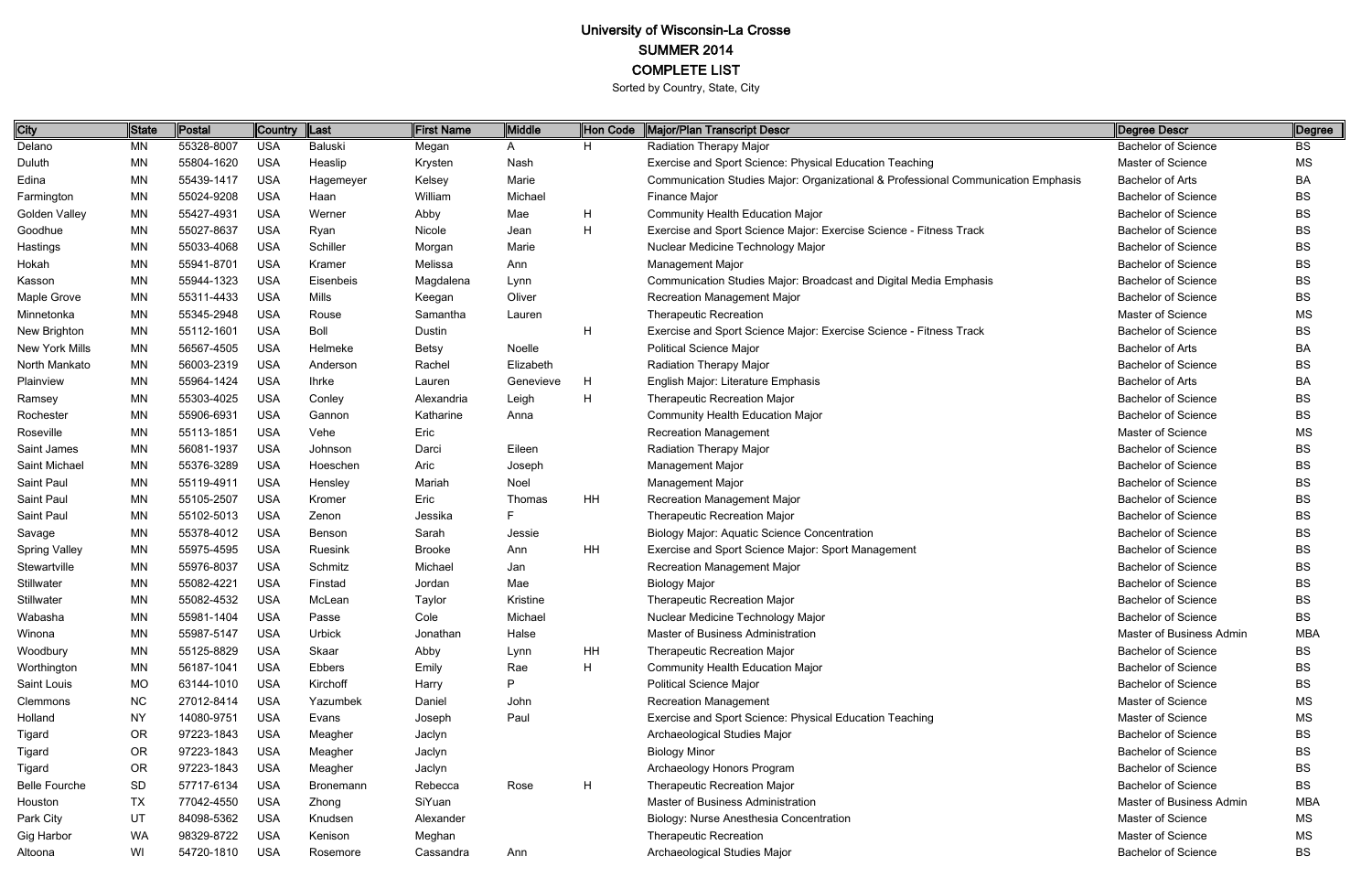| City                | State | Postal     | <b>Country</b> | Last                | <b>First Name</b> | Middle    | Hon Code | Major/Plan Transcript Descr                                                 | Degree Descr                   | Degree      |
|---------------------|-------|------------|----------------|---------------------|-------------------|-----------|----------|-----------------------------------------------------------------------------|--------------------------------|-------------|
| Altoona             | WI    | 54720-2051 | <b>USA</b>     | Wedlund             | Aaron             | Michael   | H.       | Nuclear Medicine Technology Major                                           | <b>Bachelor of Science</b>     | BS          |
| Appleton            | WI    | 54915-3667 | <b>USA</b>     | Conner              | <b>Bryse</b>      | Amanda    | HH       | <b>Recreation Management Major</b>                                          | <b>Bachelor of Science</b>     | BS          |
| Appleton            | WI    | 54915-1055 | <b>USA</b>     | Loomis              | <b>Brian</b>      | Scott     |          | <b>Computer Science Major</b>                                               | <b>Bachelor of Science</b>     | BS          |
| Appleton            | WI    | 54915-3029 | <b>USA</b>     | Volpintesta         | Dylan             | Steven    | HH       | Exercise and Sport Science Major: Sport Management                          | <b>Bachelor of Science</b>     | BS          |
| Appleton            | WI    | 54911-2745 | <b>USA</b>     | Zartner             | Carley            | Marie     |          | <b>Community Health Education Major</b>                                     | <b>Bachelor of Science</b>     | BS          |
| Ashland             | WI    | 54806-5658 | <b>USA</b>     | Kacvinsky           | Ryan              | Eric      | H        | Exercise and Sport Science Major: Exercise Science - Pre-professional Track | <b>Bachelor of Science</b>     | BS          |
| Baraboo             | WI    | 53913-9151 | <b>USA</b>     | Arnold              | Riley             | Morgan    |          | Recreation Management Major                                                 | <b>Bachelor of Science</b>     | BS          |
| Baraboo             | WI    | 53913-9000 | <b>USA</b>     | Meiller             | Jacob             | Ryan      | H        | Exercise and Sport Science Major: Exercise Science - Fitness Track          | <b>Bachelor of Science</b>     | BS          |
| Beaver Dam          | WI    | 53916-2420 | <b>USA</b>     | Kuhlman             | Jacob             | Vesper    |          | <b>Accountancy Major</b>                                                    | <b>Bachelor of Science</b>     | BS          |
| Beaver Dam          | WI    | 53916-1861 | <b>USA</b>     | Rollins             | Sara              | Kathleen  | H        | Recreation Management Major                                                 | <b>Bachelor of Science</b>     | BS          |
| Belleville          | WI    | 53508-9744 | <b>USA</b>     | LaFrancois          | Kate              | Michelle  |          | Biology: Nurse Anesthesia Concentration                                     | Master of Science              | MS          |
| Birchwood           | WI    | 54817-8832 | <b>USA</b>     | Heckel              | Ashley            | Jolene    |          | Exercise and Sport Science Major: Exercise Science - Pre-professional Track | <b>Bachelor of Science</b>     | BS          |
| <b>Bristol</b>      | WI    | 53104-9670 | <b>USA</b>     | Szwedo              | Leia              | Michelle  | H        | Radiation Therapy Major                                                     | <b>Bachelor of Science</b>     | BS          |
| <b>Burlington</b>   | WI    | 53105-3601 | <b>USA</b>     | Canales             | Rebecca           | Rey       | H        | Recreation Management Major                                                 | <b>Bachelor of Science</b>     | BS          |
| Chetek              | WI    | 54728-7606 | <b>USA</b>     | <b>Brandstadter</b> | Vincent           | William   |          | Exercise and Sport Science Major: Exercise Science - Fitness Track          | <b>Bachelor of Science</b>     | BS          |
| Chippewa Falls      | WI    | 54729-2945 | <b>USA</b>     | Falkenberg          | <b>Brittany</b>   | Rose      | H        | Therapeutic Recreation Major                                                | <b>Bachelor of Science</b>     | BS          |
| Columbus            | WI    | 53925-1850 | <b>USA</b>     | Simerson            | Ashley            | LeMae     | H        | <b>Community Health Education Major</b>                                     | <b>Bachelor of Science</b>     | BS          |
| Coon Valley         | WI    | 54623-7706 | <b>USA</b>     | Manske              | <b>Brian</b>      | Adam      |          | Psychology Major                                                            | <b>Bachelor of Science</b>     | BS          |
| Cottage Grove       | WI    | 53527-9710 | <b>USA</b>     | McDonald            | Allison           | Jean      |          | Therapeutic Recreation Major                                                | <b>Bachelor of Science</b>     | BS          |
| <b>Cross Plains</b> | WI    | 53528-9015 | <b>USA</b>     | Meylor              | Amanda            | Jean      | H        | Community Health Education Major                                            | <b>Bachelor of Science</b>     | BS          |
| De Forest           | WI    | 53532-2604 | <b>USA</b>     | Mueller             | <b>Brian</b>      | Dwight    |          | <b>Biology Major</b>                                                        | <b>Bachelor of Science</b>     | BS          |
| De Pere             | WI    | 54115-3756 | <b>USA</b>     | Lilja               | Kelsee            | Vilene    |          | <b>Management Major</b>                                                     | <b>Bachelor of Science</b>     | BS          |
| De Pere             | WI    | 54115-8258 | <b>USA</b>     | Matzke              | <b>Brooke</b>     | Nicole    |          | Nuclear Medicine Technology Major                                           | <b>Bachelor of Science</b>     | BS          |
| De Pere             | WI    | 54115-8130 | <b>USA</b>     | Puckhaber           | Alex              | Ryan      |          | Exercise and Sport Science Major: Exercise Science - Fitness Track          | <b>Bachelor of Science</b>     | BS          |
| De Pere             | WI    | 54115-8130 | <b>USA</b>     | Puckhaber           | Alex              | Ryan      |          | <b>Nutrition Minor</b>                                                      | <b>Bachelor of Science</b>     | BS          |
| De Pere             | WI    | 54115-9021 | <b>USA</b>     | Vande Hei           | Megan             | Clare     | HH       | <b>Community Health Education Major</b>                                     | <b>Bachelor of Science</b>     | BS          |
| Denmark             | WI    | 54208-9432 | <b>USA</b>     | Loritz              | <b>Brianne</b>    | Arlene    | HH       | Radiation Therapy Major                                                     | <b>Bachelor of Science</b>     | BS          |
| Eau Claire          | WI    | 54701-6446 | <b>USA</b>     | Rindone             | Nicole            | Margaret  |          | Student Affairs Administration in Higher Education                          | Master of Science in Education | <b>MSED</b> |
| Edgar               | WI    | 54426-9728 | <b>USA</b>     | Mueller             | Hannah            | Lee       |          | Therapeutic Recreation Major                                                | <b>Bachelor of Science</b>     | BS          |
| Ellsworth           | WI    | 54011-4875 | <b>USA</b>     | Albarado            | Joshua            | Allan     |          | <b>Therapeutic Recreation Major</b>                                         | <b>Bachelor of Science</b>     | BS          |
| Ellsworth           | WI    | 54011-5088 | <b>USA</b>     | Rubio-Zepeda        | Jose              | Daniel    |          | Spanish Major                                                               | <b>Bachelor of Arts</b>        | BA          |
| Fitchburg           | WI    | 53711-5184 | <b>USA</b>     | Hackbarth           | David             | Michael   |          | <b>Accountancy Major</b>                                                    | <b>Bachelor of Science</b>     | BS          |
| Fond du Lac         | WI    | 54937-6551 | <b>USA</b>     | Fink                | Amanda            |           |          | Archaeological Studies Major                                                | <b>Bachelor of Science</b>     | BS          |
| Fort Atkinson       | WI    | 53538-1330 | <b>USA</b>     | <b>Stark</b>        | Derek             | Ryan      |          | Exercise and Sport Science Major: Sport Management                          | <b>Bachelor of Science</b>     | BS          |
| Franksville         | WI    | 53126-9798 | <b>USA</b>     | Schwaab             | Katelyn           | Kristine  |          | Finance Major                                                               | <b>Bachelor of Science</b>     | BS          |
| Freedom             | WI    | 54913-8967 | <b>USA</b>     | Flood               | Kyle              | David     |          | Archaeological Studies Major                                                | <b>Bachelor of Science</b>     | BS          |
| Genoa               | WI    | 54632-8850 | <b>USA</b>     | Naegle              | Timothy           | Joseph    |          | Nuclear Medicine Technology Major                                           | <b>Bachelor of Science</b>     | BS          |
| Genoa City          | WI    | 53128-1452 | <b>USA</b>     | Colon               | Corina            | Melissa   |          | Therapeutic Recreation Major                                                | <b>Bachelor of Science</b>     | BS          |
| Green Bay           | WI    | 54304-4036 | <b>USA</b>     | Edlebeck            | Hope              | Elizabeth |          | Management Major                                                            | <b>Bachelor of Science</b>     | BS          |
| Green Bay           | WI    | 54313-5914 | <b>USA</b>     | Hill                | Katherine         | Emily     |          | Nuclear Medicine Technology Major                                           | <b>Bachelor of Science</b>     | BS          |
| Green Bay           | WI    | 54313-4348 | <b>USA</b>     | <b>Ihde</b>         | Marissa           | Lynn      | H        | <b>Therapeutic Recreation Major</b>                                         | <b>Bachelor of Science</b>     | BS          |
| Green Bay           | WI    | 54313-4334 | <b>USA</b>     | Quirk               | Michael           | Nelson    |          |                                                                             | <b>Bachelor of Science</b>     | BS          |
| Green Bay           | WI    | 54313-4334 | <b>USA</b>     | Quirk               | Michael           | Nelson    |          | Physics Major                                                               | <b>Bachelor of Science</b>     | BS          |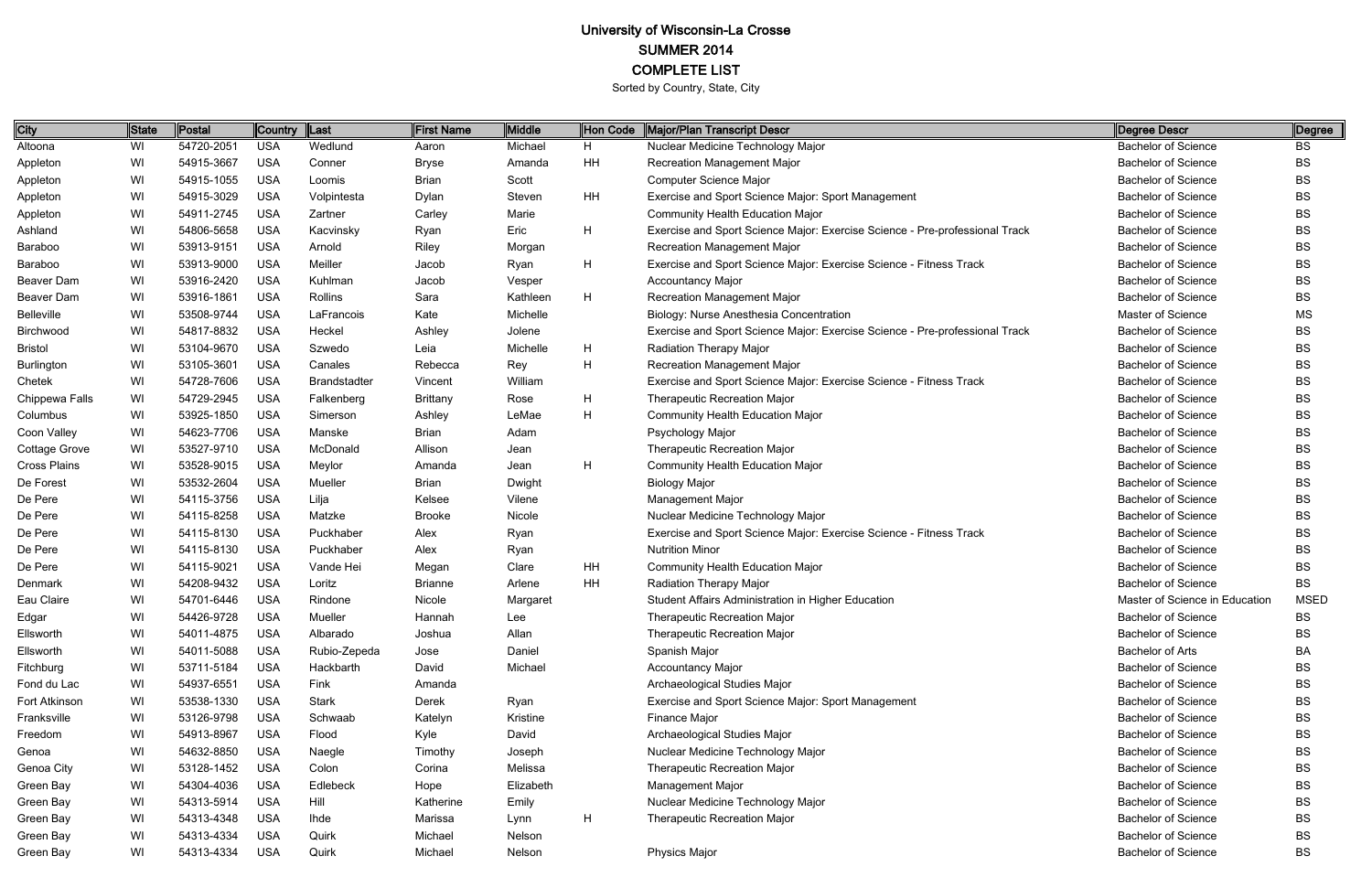| City       | <b>State</b> | Postal     | Country    | Last         | <b>First Name</b> | Middle         | Hon Code | Major/Plan Transcript Descr                                                         | Degree Descr                   | Degree     |
|------------|--------------|------------|------------|--------------|-------------------|----------------|----------|-------------------------------------------------------------------------------------|--------------------------------|------------|
| Green Bay  | WI           | 54311-4976 | <b>USA</b> | Root         | Mariah            | Jean Marie     | H        | Nuclear Medicine Technology Major                                                   | <b>Bachelor of Science</b>     | BS         |
| Green Bay  | WI           | 54311-8494 | <b>USA</b> | Sauer        | Laura             |                | H        | <b>Community Health Education Major</b>                                             | <b>Bachelor of Science</b>     | <b>BS</b>  |
| Green Bay  | WI           | 54313-5903 | <b>USA</b> | <b>Teske</b> | Andrea            | Rae            |          | Nuclear Medicine Technology Major                                                   | <b>Bachelor of Science</b>     | <b>BS</b>  |
| Greenleaf  | WI           | 54126-0042 | <b>USA</b> | Klika        | Chelsea           | E.             |          | <b>Radiation Therapy Major</b>                                                      | <b>Bachelor of Science</b>     | <b>BS</b>  |
| Greenville | WI           | 54942-9698 | <b>USA</b> | Kempen       | Meghan            | <b>Bernice</b> |          | Exercise and Sport Science Major: Exercise Science - Fitness Track                  | <b>Bachelor of Science</b>     | <b>BS</b>  |
| Hartland   | WI           | 53029-2309 | <b>USA</b> | Schwind      | Christian         | James          |          | Exercise and Sport Science Major: Sport Management                                  | <b>Bachelor of Science</b>     | <b>BS</b>  |
| Holmen     | WI           | 54636-7214 | <b>USA</b> | Rytilahti    | Nicholas          | R.             |          | Exercise and Sport Science Major: Sport Management                                  | <b>Bachelor of Science</b>     | <b>BS</b>  |
| Holmen     | WI           | 54636-9604 | <b>USA</b> | Waisanen     | Laura             | Lee            |          | Exercise and Sport Science Major: Exercise Science - Fitness Track                  | <b>Bachelor of Science</b>     | <b>BS</b>  |
| Hubertus   | WI           | 53033-9790 | <b>USA</b> | Sprtel       | Alexander         | Paul           |          | Nuclear Medicine Technology Major                                                   | <b>Bachelor of Science</b>     | <b>BS</b>  |
| Jackson    | WI           | 53037-9434 | <b>USA</b> | Mueller      | Alexander         |                |          | Exercise and Sport Science: Physical Education Teaching                             | Master of Science              | <b>MS</b>  |
| Kenosha    | WI           | 53142-7055 | <b>USA</b> | Dix          | Anna              | <b>Terese</b>  |          | <b>Community Health Education Major</b>                                             | <b>Bachelor of Science</b>     | <b>BS</b>  |
| Kenosha    | WI           | 53144-7756 | <b>USA</b> | Hessefort    | Sara              | Marie          |          | Management Major                                                                    | <b>Bachelor of Science</b>     | <b>BS</b>  |
| Kenosha    | WI           | 53144-1391 | <b>USA</b> | Masaka       | Emiko             | Joelen         |          | <b>Community Health Education Major</b>                                             | <b>Bachelor of Science</b>     | <b>BS</b>  |
| La Crosse  | WI           | 54601-4728 | <b>USA</b> | Bootz        | Joshua            |                |          | <b>Biology: Nurse Anesthesia Concentration</b>                                      | <b>Master of Science</b>       | MS         |
| La Crosse  | WI           | 54601-5438 | <b>USA</b> | Brandenburg  | Cheryl            |                |          | Biology: Cellular and Molecular Biology Concentration                               | Master of Science              | MS         |
| La Crosse  | WI           | 54601-4834 | <b>USA</b> | Carlson      | Danielle          | K              |          | <b>Biology Major: Biomedical Science Concentration</b>                              | <b>Bachelor of Science</b>     | <b>BS</b>  |
| La Crosse  | WI           | 54601-7451 | <b>USA</b> | Ding         | Hua               |                |          | <b>Biology: Clinical Microbiology Concentration</b>                                 | Master of Science              | <b>MS</b>  |
| La Crosse  | WI           | 54601-5644 | <b>USA</b> | Dorzok       | Danny             | Michael        |          | <b>Therapeutic Recreation Major</b>                                                 | <b>Bachelor of Science</b>     | <b>BS</b>  |
| La Crosse  | WI           | 54601-8270 | <b>USA</b> | Elhindi      | Ahmed             |                |          | Community Health Education: Public Health                                           | Master of Public Health        | <b>MPH</b> |
| La Crosse  | WI           | 54601-3692 | <b>USA</b> | George       | Kern              | Joel           |          | Exercise and Sport Science: Physical Education Teaching                             | Master of Science              | MS         |
| La Crosse  | WI           | 54603-1521 | <b>USA</b> | Good         | Anthony           | D              |          | Archaeological Studies Major                                                        | <b>Bachelor of Science</b>     | <b>BS</b>  |
| La Crosse  | WI           | 54601-8280 | <b>USA</b> | Guanella     | Kayla             |                |          | Exercise and Sport Science Major: Exercise Science - Fitness Track                  | <b>Bachelor of Science</b>     | <b>BS</b>  |
| La Crosse  | WI           | 54601-4748 | <b>USA</b> | Hooker       | Amber             | Rose           |          | <b>Recreation Management Major</b>                                                  | <b>Bachelor of Science</b>     | <b>BS</b>  |
| La Crosse  | WI           | 54601-2306 | <b>USA</b> | Indurkar     | Snehal            | Ajit           |          | Software Engineering                                                                | Master of Software Engineering | <b>MSE</b> |
| La Crosse  | WI           | 54601-3487 | <b>USA</b> | Ittner       | David             | James          |          | Psychology Major                                                                    | <b>Bachelor of Science</b>     | BS         |
| La Crosse  | WI           | 54601-5931 | <b>USA</b> | Lenth        | Jeremy            | Allen          | HH       | <b>Accountancy Major</b>                                                            | <b>Bachelor of Science</b>     | <b>BS</b>  |
| La Crosse  | WI           | 54603-1419 | <b>USA</b> | Logan        | Benjamin          | Peter          |          | Biology: Nurse Anesthesia Concentration                                             | Master of Science              | MS         |
| La Crosse  | WI           | 54601-4838 | <b>USA</b> | Manguson     | Brianna           | Nicole         |          | <b>Community Health Education Major</b>                                             | <b>Bachelor of Science</b>     | BS         |
| La Crosse  | WI           | 54601-7353 | <b>USA</b> | McDonald     | Margaret          | S              |          | <b>Recreation Management</b>                                                        | Master of Science              | <b>MS</b>  |
| La Crosse  | WI           | 54603-1662 | <b>USA</b> | Millner      | <b>Brandon</b>    | Lee            |          | <b>Recreation Management Major</b>                                                  | <b>Bachelor of Science</b>     | <b>BS</b>  |
| La Crosse  | WI           | 54601-5662 | <b>USA</b> | Mitley       | Ahna              | Sue            |          | <b>Recreation Management Major</b>                                                  | <b>Bachelor of Science</b>     | <b>BS</b>  |
| La Crosse  | WI           | 54601-6026 | <b>USA</b> | Musil        | Andrew            | Peter          | H        | Art Major                                                                           | <b>Bachelor of Science</b>     | <b>BS</b>  |
| La Crosse  | WI           | 54601-4976 | <b>USA</b> | Peck         | Emily             | Rose           | H        | Theatre Arts Major: Design / Technical Emphasis                                     | <b>Bachelor of Arts</b>        | BA         |
| La Crosse  | WI           | 54601-3866 | <b>USA</b> | Pyrek        | Emily             | Kathryn        | H        | English Major: Rhetoric and Writing Emphasis                                        | <b>Bachelor of Arts</b>        | BA         |
| La Crosse  | WI           | 54601-8500 | <b>USA</b> | Roemer       | Blake             | Richard        |          | Recreation Management Major                                                         | <b>Bachelor of Science</b>     | <b>BS</b>  |
| La Crosse  | WI           | 54603-6001 | <b>USA</b> | Schmitt      | Jennifer          | Louise         |          | Biology: Nurse Anesthesia Concentration                                             | <b>Master of Science</b>       | MS         |
| La Crosse  | WI           | 54601-3474 | <b>USA</b> | Stanton      | Gregory           |                |          | Art Major                                                                           | <b>Bachelor of Science</b>     | <b>BS</b>  |
| La Crosse  | WI           | 54601-3474 | <b>USA</b> | Stanton      | Gregory           | E              |          | <b>Ethnic and Racial Studies Minor</b>                                              | <b>Bachelor of Science</b>     | <b>BS</b>  |
| La Crosse  | WI           | 54601-4205 | <b>USA</b> | Stoker       | Chloe             | Hannah         |          | Communication Studies Major: Organizational and Professional Communication Emphasis | <b>Bachelor of Arts</b>        | BA         |
| La Crosse  | WI           | 54601-2416 | <b>USA</b> | Struver      | Amanda            | Noel           |          | Art Major                                                                           | <b>Bachelor of Science</b>     | <b>BS</b>  |
| La Crosse  | WI           | 54603-2093 | <b>USA</b> | Studinski    | <b>Breanna</b>    | Lee            |          | <b>Therapeutic Recreation</b>                                                       | Master of Science              | MS         |
| La Crosse  | WI           | 54601-8284 | <b>USA</b> | Vanabel      | Maggie            | Ann            |          | Biology: Nurse Anesthesia Concentration                                             | Master of Science              | MS         |
| La Crosse  | WI           | 54601-4519 | <b>USA</b> | Vue          | Hlee              |                |          | Management Major                                                                    | <b>Bachelor of Science</b>     | <b>BS</b>  |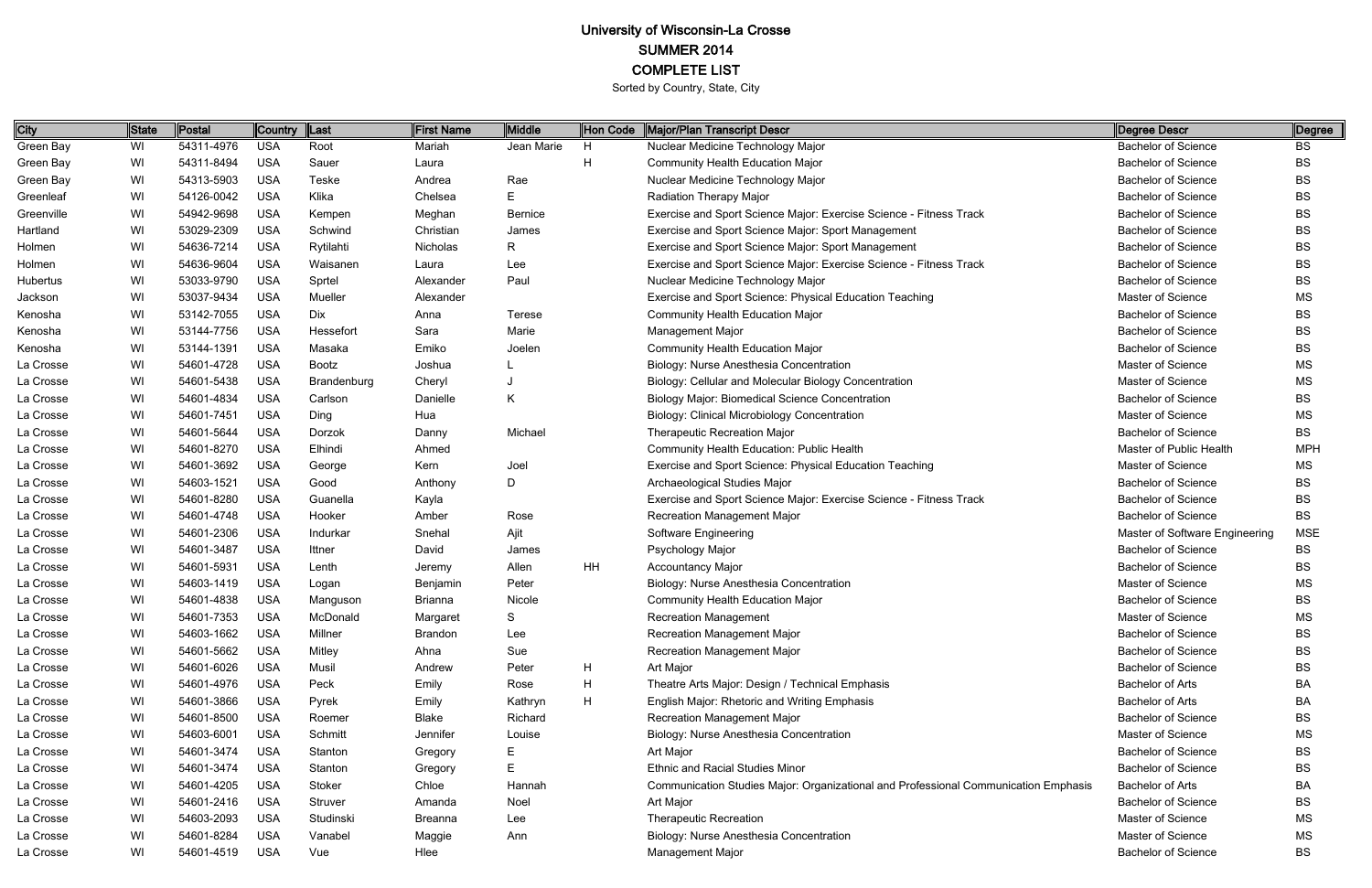| <b>City</b>           | State | ∥Postal    | Country  Last |               | <b>First Name</b> | Middle        | Hon Code | Major/Plan Transcript Descr                                                 | Degree Descr               | Degree     |
|-----------------------|-------|------------|---------------|---------------|-------------------|---------------|----------|-----------------------------------------------------------------------------|----------------------------|------------|
| La Crosse             | WI    | 54601-7477 | <b>USA</b>    | Weisensel     | Justina           | Marie         |          | Master of Business Administration                                           | Master of Business Admin   | <b>MBA</b> |
| La Crosse             | WI    | 54601-7654 | <b>USA</b>    | Wilson        | Mitchell          | Kane          |          | <b>Biochemistry Major</b>                                                   | <b>Bachelor of Science</b> | BS         |
| La Crosse             | WI    | 54601-3540 | <b>USA</b>    | Wrencher      | Dewayne           |               |          | Art Major                                                                   | <b>Bachelor of Science</b> | BS         |
| La Crosse             | WI    | 54601-5353 | <b>USA</b>    | Yang          | Tou               |               |          | <b>Biology Major: Biomedical Science Concentration</b>                      | <b>Bachelor of Science</b> | <b>BS</b>  |
| La Crosse             | WI    | 54603-3015 | <b>USA</b>    | Yang          | Xue               |               |          | Community Health Education Major                                            | <b>Bachelor of Science</b> | BS         |
| La Crosse             | WI    | 54601-4001 | <b>USA</b>    | Yewah         | Bebeto            | Y             |          | <b>Recreation Management Major</b>                                          | <b>Bachelor of Science</b> | <b>BS</b>  |
| Lake Geneva           | WI    | 53147-1405 | <b>USA</b>    | Georgalas     | Nicole            | Carolyn       |          | Community Health Education Major                                            | <b>Bachelor of Science</b> | BS         |
| Little Suamico        | WI    | 54141-9230 | <b>USA</b>    | Feldman       | Holly             | Anna          |          | Exercise and Sport Science: Physical Education Teaching                     | Master of Science          | <b>MS</b>  |
| Lodi                  | WI    | 53555-9800 | <b>USA</b>    | Hamilton      | Jenna             | Lynn          |          | <b>Therapeutic Recreation Major</b>                                         | <b>Bachelor of Science</b> | <b>BS</b>  |
| Madison               | WI    | 53719-5203 | <b>USA</b>    | Kessenich     | Matthew           |               |          | <b>Recreation Management Major</b>                                          | <b>Bachelor of Science</b> | BS         |
| Madison               | WI    | 53714-1115 | <b>USA</b>    | Mesenberg     | Alexander         | Nicholas      | H        | <b>Biochemistry Major</b>                                                   | <b>Bachelor of Science</b> | BS         |
| Madison               | WI    | 53704-8638 | <b>USA</b>    | Netzel        | Ninah             | Lindsay       | HH       | Radiation Therapy Major                                                     | <b>Bachelor of Science</b> | <b>BS</b>  |
| Madison               | WI    | 53719-1887 | <b>USA</b>    | Passaro Pezua | Mildred           | Irene Vividia |          | Master of Business Administration                                           | Master of Business Admin   | <b>MBA</b> |
| Marinette             | WI    | 54143-9606 | <b>USA</b>    | Hoppe         | <b>Brooke</b>     | М             |          | <b>Radiation Therapy Major</b>                                              | <b>Bachelor of Science</b> | BS         |
| Marshfield            | WI    | 54449-1614 | <b>USA</b>    | Scheets       | Emma              | Rae           | H        | <b>Therapeutic Recreation Major</b>                                         | <b>Bachelor of Science</b> | BS         |
| Mauston               | WI    | 53948-1621 | <b>USA</b>    | Tardiff       | <b>Tyler</b>      | David         |          | Exercise and Sport Science Major: Sport Management                          | <b>Bachelor of Science</b> | BS         |
| Medford               | WI    | 54451-8698 | <b>USA</b>    | Heil          | Elizabeth         |               | H        | Exercise and Sport Science Major: Exercise Science - Fitness Track          | <b>Bachelor of Science</b> | BS         |
| Melrose               | WI    | 54642-8250 | <b>USA</b>    | Young         | Tyson             | S             |          | Elementary-Middle Level Education Major                                     | <b>Bachelor of Science</b> | <b>BS</b>  |
| Menasha               | WI    | 54952-3041 | <b>USA</b>    | Marrero       | Hailey            |               |          | Exercise and Sport Science Major: Sport Management                          | <b>Bachelor of Science</b> | BS         |
| Mequon                | WI    | 53092-5520 | <b>USA</b>    | Kruesel       | <b>Britney</b>    | Rose          | HH       | Community Health Education Major                                            | <b>Bachelor of Science</b> | <b>BS</b>  |
| Mequon                | WI    | 53097-3232 | <b>USA</b>    | Outcelt       | Andrew            | James         |          | Exercise and Sport Science Major: Exercise Science - Fitness Track          | <b>Bachelor of Science</b> | <b>BS</b>  |
| Merrill               | WI    | 54452-1364 | <b>USA</b>    | Kubichek      | Zachary           | Lee           |          | Radiation Therapy Major                                                     | <b>Bachelor of Science</b> | <b>BS</b>  |
| Middleton             | WI    | 53562-3871 | <b>USA</b>    | Gould         | <b>Brendan</b>    | David         |          | Physics Major: Biomedical Concentration                                     | <b>Bachelor of Science</b> | BS         |
| Milwaukee             | WI    | 53221-2363 | <b>USA</b>    | Eschendal     | Shawn             | Lee           |          | Exercise and Sport Science Major: Sport Management                          | <b>Bachelor of Science</b> | BS         |
| Milwaukee             | WI    | 53214-1432 | <b>USA</b>    | Fuchs         | Rachel            | Annette       |          | Sociology Major                                                             | <b>Bachelor of Science</b> | BS         |
| Milwaukee             | WI    | 53215-5118 | <b>USA</b>    | Mack          | Joshua            | David         |          | Psychology Major                                                            | <b>Bachelor of Science</b> | BS         |
| Minocqua              | WI    | 54548-0229 | <b>USA</b>    | Abraham       | Joshua            | Scott         |          | <b>Recreation Management</b>                                                | Master of Science          | MS         |
| Monroe                | WI    | 53566-9247 | <b>USA</b>    | Meinert       | Caryn             | Noel          |          | Communication Studies Major: Interpersonal Communication Emphasis           | <b>Bachelor of Science</b> | <b>BS</b>  |
| Mount Horeb           | WI    | 53572-1570 | <b>USA</b>    | King          | Mackenzie         | Jade          |          | Nuclear Medicine Technology Major                                           | <b>Bachelor of Science</b> | <b>BS</b>  |
| Mount Horeb           | WI    | 53572-3108 | <b>USA</b>    | Southard      | Zachary           | William       |          | Biology: Nurse Anesthesia Concentration                                     | Master of Science          | <b>MS</b>  |
| <b>Mount Pleasant</b> | WI    | 53403-3933 | <b>USA</b>    | De Matthew    | Kathryn           | M             |          | English Major: Literature Emphasis                                          | <b>Bachelor of Arts</b>    | BA         |
| Muskego               | WI    | 53150-9680 | <b>USA</b>    | Kuchenbecker  | Megan             | M             | H        | Radiation Therapy Major                                                     | <b>Bachelor of Science</b> | <b>BS</b>  |
| Neenah                | WI    | 54956-9550 | <b>USA</b>    | Bonikowske    | Krista            | Lynn          | HH       | Exercise and Sport Science Major: Exercise Science - Fitness Track          | <b>Bachelor of Science</b> | <b>BS</b>  |
| Neenah                | WI    | 54956-1676 | <b>USA</b>    | Hupf          | Christopher       | Thomas        |          | Exercise and Sport Science Major: Exercise Science - Pre-professional Track | <b>Bachelor of Science</b> | BS         |
| Neenah                | WI    | 54956-9517 | <b>USA</b>    | Steckbauer    | Kyle              |               |          | Nuclear Medicine Technology Major                                           | <b>Bachelor of Science</b> | <b>BS</b>  |
| Neillsville           | WI    | 54456-2037 | <b>USA</b>    | Heil          | Anthony           | Jacob         | H        | Recreation Management Major                                                 | <b>Bachelor of Science</b> | BS         |
| Nekoosa               | WI    | 54457-1429 | <b>USA</b>    | Christensen   | Molly             | Bernedette    |          | <b>Therapeutic Recreation Major</b>                                         | <b>Bachelor of Science</b> | <b>BS</b>  |
| New London            | WI    | 54961-8615 | <b>USA</b>    | Herres        | Jeana             | Joy           | H        | Radiation Therapy Major                                                     | <b>Bachelor of Science</b> | BS         |
| North Freedom         | WI    | 53951-9400 | <b>USA</b>    | Patterson     | Lindsay           |               | HH       | Community Health Education Major                                            | <b>Bachelor of Science</b> | <b>BS</b>  |
| Oconto                | WI    | 54153-1704 | <b>USA</b>    | O'Connor      | Kaylee            | Rae           |          | <b>Therapeutic Recreation Major</b>                                         | <b>Bachelor of Science</b> | <b>BS</b>  |
| Onalaska              | WI    | 54650-2265 | <b>USA</b>    | Cagle         | Benjamin          | Thurman       |          | Exercise and Sport Science Major: Exercise Science-Fitness Track            | <b>Bachelor of Science</b> | <b>BS</b>  |
| Onalaska              | WI    | 54650-9259 | <b>USA</b>    | Kaiser        | Kodi              | Lance         |          | Health Education: Community Health Education                                | Master of Science          | MS         |
| Onalaska              | WI    | 54650-9406 | <b>USA</b>    | Millard       | Jamie             |               |          | <b>History Major</b>                                                        | <b>Bachelor of Science</b> | <b>BS</b>  |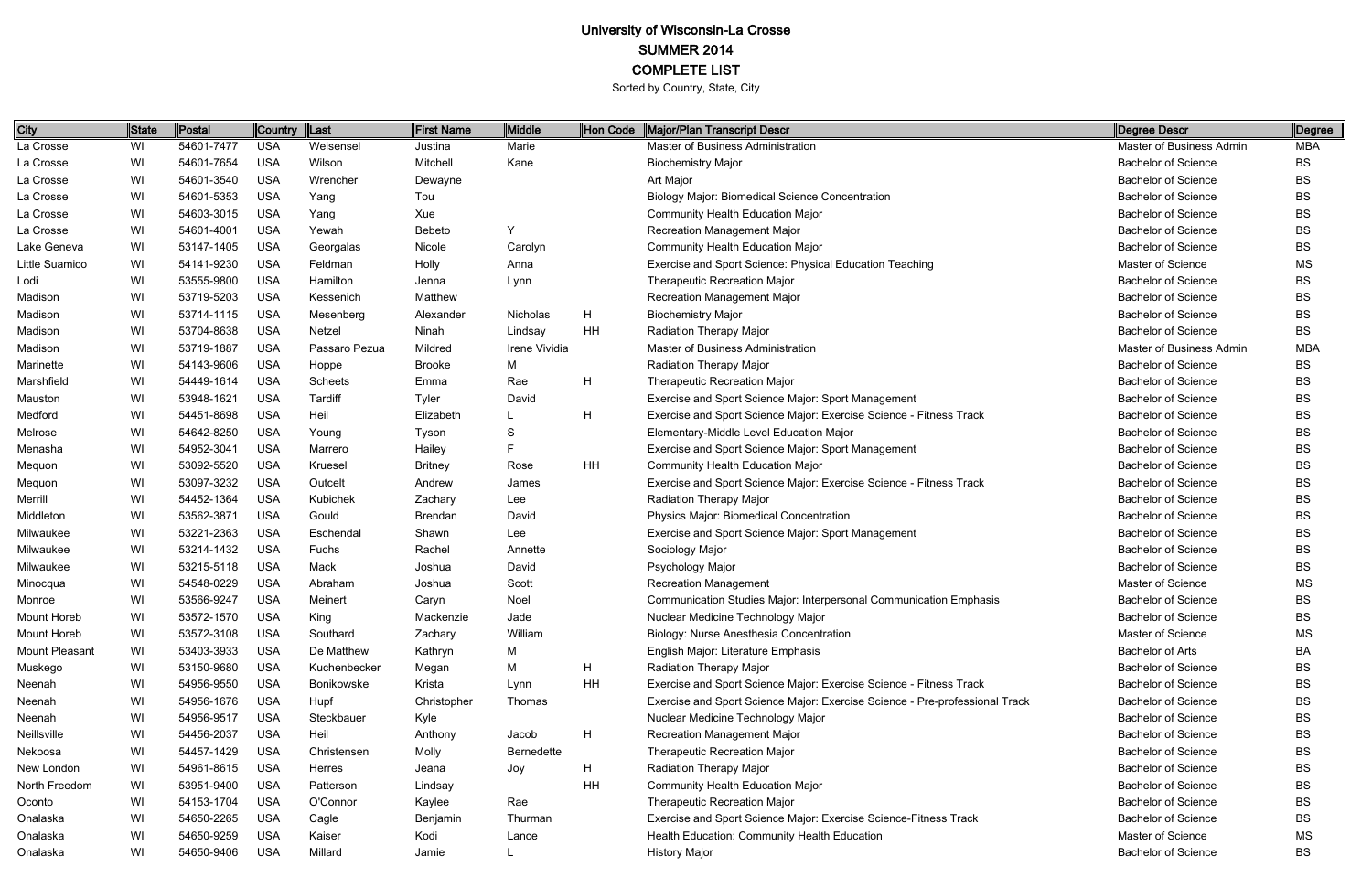| City                   | <b>State</b> | Postal     | <b>Country</b> | Last                 | <b>First Name</b> | <b>Middle</b> | Hon Code | Major/Plan Transcript Descr                                                         | Degree Descr                   | Degree      |
|------------------------|--------------|------------|----------------|----------------------|-------------------|---------------|----------|-------------------------------------------------------------------------------------|--------------------------------|-------------|
| Onalaska               | WI           | 54650-8573 | <b>USA</b>     | Schertz              | Shayna            | Lee           |          | Health Education: School Health Education                                           | Master of Science              | <b>MS</b>   |
| Onalaska               | WI           | 54650-9099 | <b>USA</b>     | Walker               | Matthew           | Neal          |          | Biology: Nurse Anesthesia Concentration                                             | Master of Science              | MS          |
| Oregon                 | WI           | 53575-1634 | <b>USA</b>     | Lensby               | Daniel            | Howard        | HH       | Exercise and Sport Science Major: Exercise Science - Fitness Track                  | <b>Bachelor of Science</b>     | <b>BS</b>   |
| Oshkosh                | WI           | 54902-7366 | <b>USA</b>     | Putzer               | Vanessa           | Elizabeth     | H        | Community Health Education Major                                                    | <b>Bachelor of Science</b>     | <b>BS</b>   |
| Park Falls             | WI           | 54552-9765 | <b>USA</b>     | Gaulke               | Walter            | Wesley        |          | Health as a Lifestyle Emphasis                                                      | <b>Master of Science</b>       | MS          |
| Park Falls             | WI           | 54552-9765 | <b>USA</b>     | Gaulke               | Walter            | Wesley        |          | Adventure/Outdoor Education Emphasis                                                | Master of Science              | MS          |
| Park Falls             | WI           | 54552-9765 | <b>USA</b>     | Gaulke               | Walter            | Wesley        |          | Exercise and Sport Science: Physical Education Teaching                             | Master of Science              | MS          |
| Park Falls             | WI           | 54552-1310 | <b>USA</b>     | Stueber              | Morgan            | M             |          | Radiation Therapy Major                                                             | <b>Bachelor of Science</b>     | <b>BS</b>   |
| Pewaukee               | WI           | 53072-4345 | <b>USA</b>     | Huismann             | Margaux           | Louise        |          | Microbiology Major                                                                  | <b>Bachelor of Science</b>     | <b>BS</b>   |
| Pewaukee               | WI           | 53072-3510 | <b>USA</b>     | James                | <b>Brandon</b>    | Richard       |          | Student Affairs Administration in Higher Education                                  | Master of Science in Education | <b>MSED</b> |
| Plover                 | WI           | 54467-3775 | <b>USA</b>     | Studinski            | <b>Brittany</b>   | Ann           |          | <b>Recreation Management</b>                                                        | Master of Science              | <b>MS</b>   |
| Plymouth               | WI           | 53073-2465 | <b>USA</b>     | Handrow              | Taylor            |               |          | Community Health Education Major                                                    | <b>Bachelor of Science</b>     | <b>BS</b>   |
| Potosi                 | WI           | 53820-9685 | <b>USA</b>     | Fecht                | Jodi              | Lynn          | HH       | Therapeutic Recreation Major                                                        | <b>Bachelor of Science</b>     | <b>BS</b>   |
| Prairie du Chien       | WI           | 53821-8870 | <b>USA</b>     | Morovits             | Douglas           | John          |          | Exercise and Sport Science Major: Sport Management                                  | <b>Bachelor of Science</b>     | <b>BS</b>   |
| Prairie du Sac         | WI           | 53578-2141 | <b>USA</b>     | Halweg               | Lauren            | Frances       |          | <b>Accountancy Major</b>                                                            | <b>Bachelor of Science</b>     | <b>BS</b>   |
| Prescott               | WI           | 54021-1021 | <b>USA</b>     | Krech                | Kallie            | Leigh         | H        | Exercise and Sport Science Major: Sport Management                                  | <b>Bachelor of Science</b>     | <b>BS</b>   |
| Random Lake            | WI           | 53075-1764 | <b>USA</b>     | Kocher               | Rebecca           | Jane          |          | Radiation Therapy Major                                                             | <b>Bachelor of Science</b>     | <b>BS</b>   |
| <b>Richland Center</b> | WI           | 53581-5864 | <b>USA</b>     | Gaudette             | Danielle          | Renee         |          | <b>Community Health Education Major</b>                                             | <b>Bachelor of Science</b>     | <b>BS</b>   |
| Rio                    | WI           | 53960-9569 | <b>USA</b>     | Canales              | Calvin            | Luis          | H        | <b>Political Science Major</b>                                                      | <b>Bachelor of Science</b>     | <b>BS</b>   |
| <b>River Falls</b>     | WI           | 54022-2779 | <b>USA</b>     | Hanson               | Addison           | Elizabeth     |          | Communication Studies Major: Organizational & Professional Communication Emphasis   | <b>Bachelor of Arts</b>        | BA          |
| Saint Francis          | WI           | 53235-4230 | <b>USA</b>     | Hemmer               | Christopher       | Takashi       |          | Therapeutic Recreation Major                                                        | <b>Bachelor of Science</b>     | BS          |
| Sheboygan              | WI           | 53083-6102 | <b>USA</b>     | Bordeau              | Mykalene          | Marie         | H        | Recreation Management Major                                                         | <b>Bachelor of Science</b>     | <b>BS</b>   |
| Sheboygan Falls        | WI           | 53085-2804 | <b>USA</b>     | Arpke                | Heather           | Lauren        |          | <b>Community Health Education Major</b>                                             | <b>Bachelor of Science</b>     | BS          |
| Slinger                | WI           | 53086-9005 | <b>USA</b>     | Hughes               | Alexandria        |               | HH       | Communication Studies Major: Organizational & Professional Communication Emphasis   | <b>Bachelor of Science</b>     | <b>BS</b>   |
| Sparta                 | WI           | 54656-1472 | <b>USA</b>     | DeCraene             | Adam              | Michael       |          | Exercise and Sport Science Major: Exercise Science - Fitness Track                  | <b>Bachelor of Science</b>     | BS          |
| Sparta                 | WI           | 54656-2028 | <b>USA</b>     | McPherson            | <b>Brennan</b>    | Shane         |          | Management Major                                                                    | <b>Bachelor of Science</b>     | <b>BS</b>   |
| Sparta                 | WI           | 54656-6441 | <b>USA</b>     | Wacker               | Daniel            | Paul          |          | Exercise and Sport Science Major: Sport Management                                  | <b>Bachelor of Science</b>     | BS          |
| <b>Spring Green</b>    | WI           | 53588-9278 | <b>USA</b>     | Tetrault             | Whitney           | Nicole        |          | Exercise and Sport Science Major: Exercise Science - Fitness Track                  | <b>Bachelor of Science</b>     | <b>BS</b>   |
| <b>Spring Valley</b>   | WI           | 54767-8922 | <b>USA</b>     | Kiefer               | Hannah            | Marie         | HH       | Therapeutic Recreation Major                                                        | <b>Bachelor of Science</b>     | <b>BS</b>   |
| Springbrook            | WI           | 54875-9560 | <b>USA</b>     | Peters               | Laura             | Lee           | HH       | Radiation Therapy Major                                                             | <b>Bachelor of Science</b>     | BS          |
| <b>Stevens Point</b>   | WI           | 54482-8529 | <b>USA</b>     | Fritsch              | Jenna             | Lee           |          | Student Affairs Administration in Higher Education                                  | Master of Science in Education | <b>MSED</b> |
| <b>Stevens Point</b>   | WI           | 54481      | <b>USA</b>     | Robinson             | William           | James         |          | Communication Studies Major: Organizational and Professional Communication Emphasis | <b>Bachelor of Arts</b>        | BA          |
| Stoddard               | WI           | 54658-9555 | <b>USA</b>     | Harris               | Michael           | John          |          | <b>Biology Major</b>                                                                | <b>Bachelor of Science</b>     | BS          |
| Stoughton              | WI           | 53589-3638 | <b>USA</b>     | Olson                | Chelsey           | $\mathsf{R}$  | H        | <b>Community Health Education Major</b>                                             | <b>Bachelor of Science</b>     | <b>BS</b>   |
| Suamico                | WI           | 54313-8464 | <b>USA</b>     | Noe                  | Nicole            | Lynn          |          | Exercise and Sport Science Major: Sport Management                                  | <b>Bachelor of Science</b>     | <b>BS</b>   |
| Tomah                  | WI           | 54660-6904 | <b>USA</b>     | Heidemann            | Karlyee           | M             |          | Therapeutic Recreation Major                                                        | <b>Bachelor of Science</b>     | <b>BS</b>   |
| Tomah                  | WI           | 54660-4322 | <b>USA</b>     | Murphy               | Katie             | Mae           |          | Nuclear Medicine Technology Major                                                   | <b>Bachelor of Science</b>     | BS          |
| Tomahawk               | WI           | 54487-9100 | <b>USA</b>     | Niedziela            | Ruth              | Ann           |          | Recreation Management Major                                                         | <b>Bachelor of Science</b>     | <b>BS</b>   |
| <b>Twin Lakes</b>      | WI           | 53181-9140 | <b>USA</b>     | Galek                | Kristi            | Nicole        |          | Communication Studies Major: Interpersonal Communication Emphasis                   | <b>Bachelor of Arts</b>        | BA          |
| Verona                 | WI           | 53593-1602 | <b>USA</b>     | Woods                | <b>Brittani</b>   | Olivia        |          | Radiation Therapy Major                                                             | <b>Bachelor of Science</b>     | <b>BS</b>   |
| Viola                  | WI           | 54664-0121 | <b>USA</b>     | <b>Briesemeister</b> | Lucinda           |               |          | Psychology Major                                                                    | <b>Bachelor of Science</b>     | BS          |
| Warrens                | WI           | 54666-8551 | <b>USA</b>     | Zahrte               | Lane              | Thomas        |          | Recreation Management Major                                                         | <b>Bachelor of Science</b>     | <b>BS</b>   |
| Washburn               | WI           | 54891-4499 | <b>USA</b>     | Rivard               | Avril             | Marie         |          | <b>International Business Major</b>                                                 | <b>Bachelor of Science</b>     | BS          |